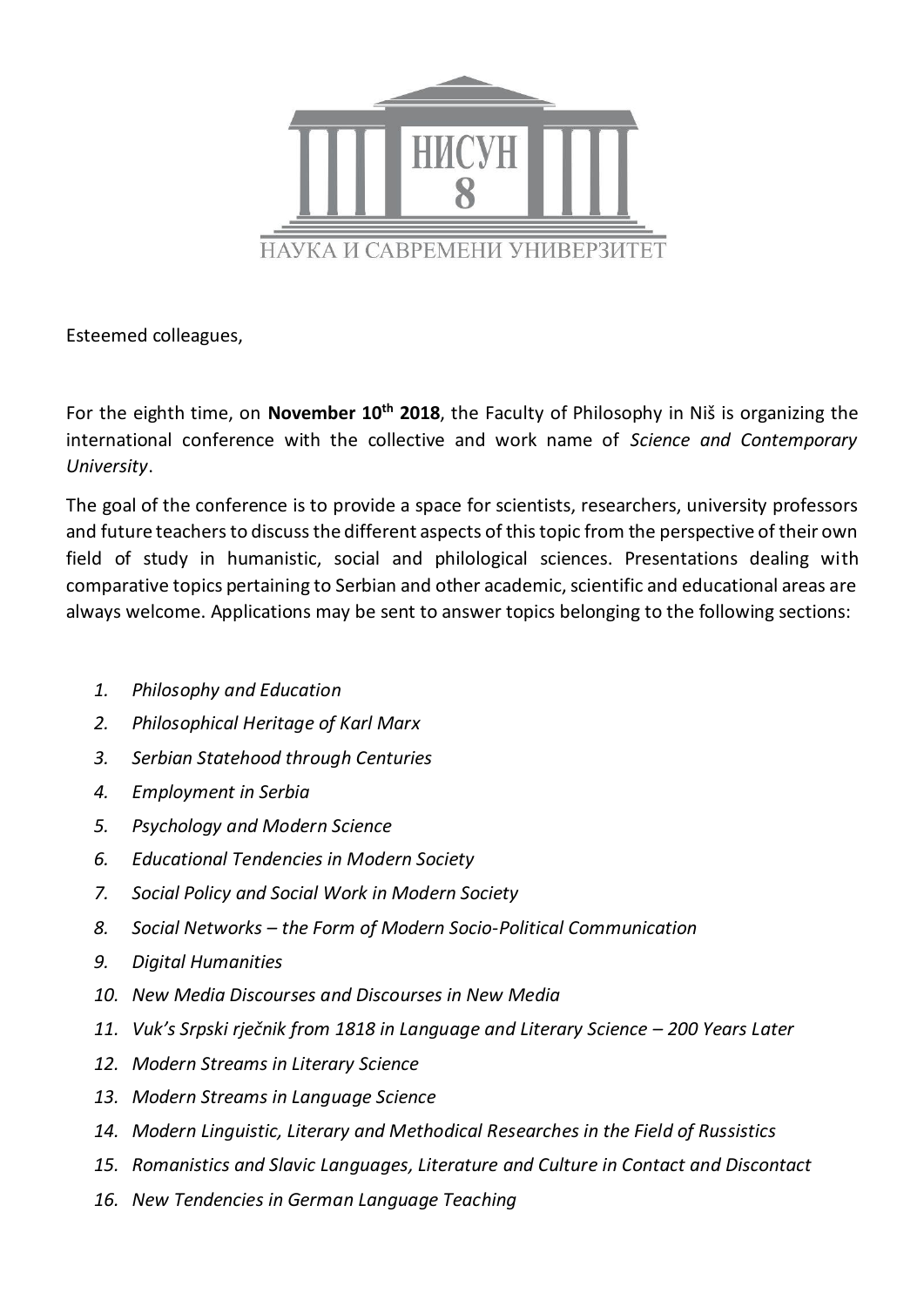Presentation duration will be limited to 20 minutes (presentation 15 minutes and 5 minutes for the discussion). The official languages of the conference are Serbian and all other Slavic languages, English, French and German. Papers which receive positive reviews will be published in the conference proceedings.

Respecting your scientific work, we invite you to take part in the conference.

## **IMPORTANT DATES AND INFORMATION**

Applications should be submitted by filling out the online application form available at the official conference webpage and the Faculty of Philosophy in Niš web-portal: <https://www.filfak.ni.ac.rs/nisun8>

Application deadline is **August 31st 2018**, which includes choosing a specific topic and sending in the abstract. Acceptance notification will be sent out by **October 1st 2018**.

The abstract should be in the **Word format (.doc, .docx)**. The abstract should also include:

- 1. The title of the section
- 2. Paper title
- 3. The name of the author (name, middle initial and last name)
- 4. Academic title of the author
- 5. The author's academic institution
- 6. Address (street and street number, zip code, city/town and country)
- 7. E-mail address
- 8. Phone number
- 9. Abstract (800–1000 characters)\*
- 10. Up to 5 key words or phrases.

\* It is necessary to attach the translation of the abstract in one of the official languages of the conference alongside the abstract in the language of the paper (for example, if your paper is in English, we kindly ask you to send us your abstract in English as well as one other language listed as official for the conference this year.)